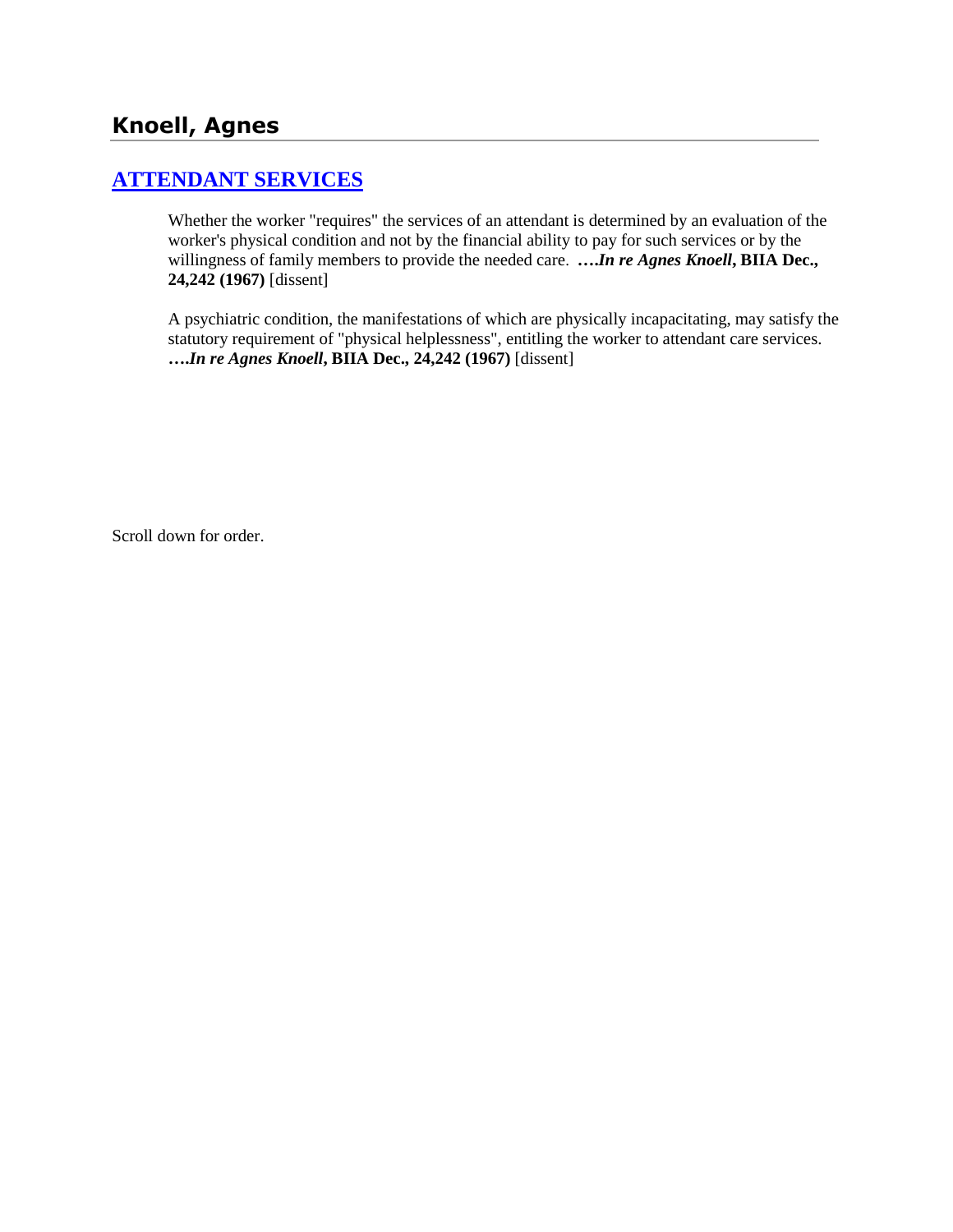#### **BEFORE THE BOARD OF INDUSTRIAL INSURANCE APPEALS STATE OF WASHINGTON**

**)**

**IN RE: AGNES M. KNOELL ) DOCKET NO. 24,242**

**CLAIM NO. C-674965 ) DECISION AND ORDER**

APPEARANCES:

Claimant, Agnes M. Knoell, by Stubbs, Batali, Combs & Small, per Hollis B. Small and Alfred J. Kucklick

Employer, Mt. View General Hospital, None

Department of Labor and Industries, by The Attorney General, per James Mc Guire, Robert G. Swenson, Thomas P. Graham III, and Thomas O'Malley, Assistants

This is an appeal filed by the claimant, Agnes M. Knoell, on April 22, 1965, from an order of the Supervisor of Industrial Insurance dated April 1, 1965, denying her application for an increased pension based upon her asserted need for the services of an attendant. **REVERSED AND REMANDED**.

#### **DECISION**

This matter is before the Board for review on the basis of the Statement of Exceptions filed by the claimant to a Proposed Decision and Order issued by a hearing examiner for this Board on April 12, 1966, which sustained the order of the Supervisor of Industrial Insurance dated April 1, 1965, that had denied her application for an increased pension based upon an asserted need for the services of an attendant.

The facts in this case are not in dispute. The claimant, who sustained an industrial injury on March 13, 1960, was, on November 23, 1964, placed on the pension rolls of the Department of Labor and Industries as a permanently and totally disabled workman. Dr. Myron Kass, a specialist in psychiatry, who was presented as a witness at a hearing held in connection with this appeal on February 2, 1966, testified that the claimant, who has been under his care since August of 1962, "is about as severely ill and decompensated from the personality standpoint as anyone could find in my experience, from a mental illness standpoint." With respect to her organic disability, he testified that: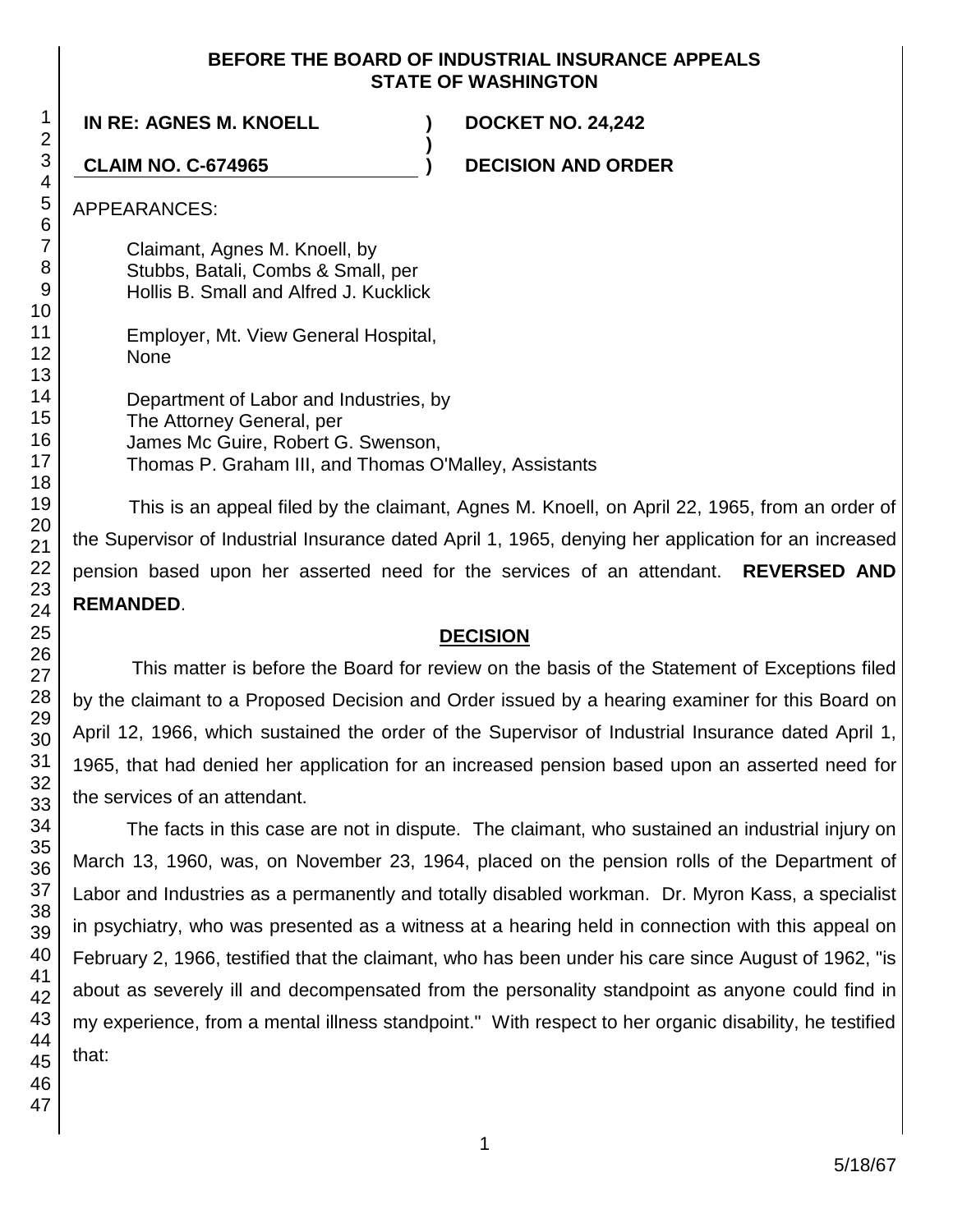| 1<br>$\overline{2}$                    | "she has a chronic back which is an old lumbar disc syndrome which<br>is a real disc problem.                                                                                                                                                                                                                                    |
|----------------------------------------|----------------------------------------------------------------------------------------------------------------------------------------------------------------------------------------------------------------------------------------------------------------------------------------------------------------------------------|
| 3<br>4                                 | However, the psychiatric goes hand in hand with the problem.                                                                                                                                                                                                                                                                     |
| 5<br>$6\phantom{1}6$<br>$\overline{7}$ | If she is under the slightest emotional stress, then she has back pain<br>with objective muscle spasm pain."                                                                                                                                                                                                                     |
| 8                                      | As recently as August of 1965, it was necessary, he stated, to hospitalize her in a psychiatric unit                                                                                                                                                                                                                             |
| 9                                      | for a month,                                                                                                                                                                                                                                                                                                                     |
| 10<br>11                               |                                                                                                                                                                                                                                                                                                                                  |
| 12<br>13                               | "for a complete collapse at that time of her mental status with severe<br>suicidal depression, severe regression and vegetation and tremendous<br>anxiety and disturbance of the family structure as a result of same."                                                                                                          |
| 14<br>15                               |                                                                                                                                                                                                                                                                                                                                  |
| 16                                     | Under supportive psychotherapy and occupation therapy, which she receives three days a week as                                                                                                                                                                                                                                   |
| 17                                     | an out-patient, her condition, he testified, has improved to the extent that her depression has been                                                                                                                                                                                                                             |
| 18<br>19                               | somewhat relieved and she is no longer suicidal. In describing his continued treatment of the                                                                                                                                                                                                                                    |
| 20                                     | claimant, he explained that:                                                                                                                                                                                                                                                                                                     |
| 21<br>22<br>23<br>24                   | "This whole program has been to take this patient who just sat at home,<br>depressed and crying, out into the environment and getting her to do<br>things and getting her with people which has resulted in improvement of<br>one aspect of the psychiatric condition, that is, the depressive reaction.                         |
| 25<br>26<br>27<br>28                   | However, her total picture of her back and mental condition of a<br>completely collapsed personality structure and ego structure requiring<br>constant support to hold her up and function mentally still exists."                                                                                                               |
| 29<br>30                               | Regarding her condition as of the time he testified, he stated that:                                                                                                                                                                                                                                                             |
| 31<br>32                               | "From the psychiatric standpoint alone this woman is totally disabled<br>and not capable of managing her own affairs.                                                                                                                                                                                                            |
| 33<br>34<br>35                         | This would be from the psychiatric alone, as well as the psychiatric<br>effect on the organic, the psychiatric affects the organic.                                                                                                                                                                                              |
| 36<br>37<br>38<br>39<br>40             | Her activities are limited to minimal dusting, minimal cooking. Her only<br>special activity or contact with the world is with her -- at home with the<br>husband and daughter still at home and her contacts with patients and<br>personnel at the psychiatric hospital and the various occasional few<br>friends that she has. |
| 41<br>42<br>43<br>44                   | In other words, the whole struggle from the psychiatric standpoint has<br>been to get this woman to barely have her head above water and try to<br>maintain it there.                                                                                                                                                            |
| 45<br>46<br>47                         | This is the case in which she was practically or completely a vegetable<br>in the past in which she was suicidally depressed and her present                                                                                                                                                                                     |
|                                        |                                                                                                                                                                                                                                                                                                                                  |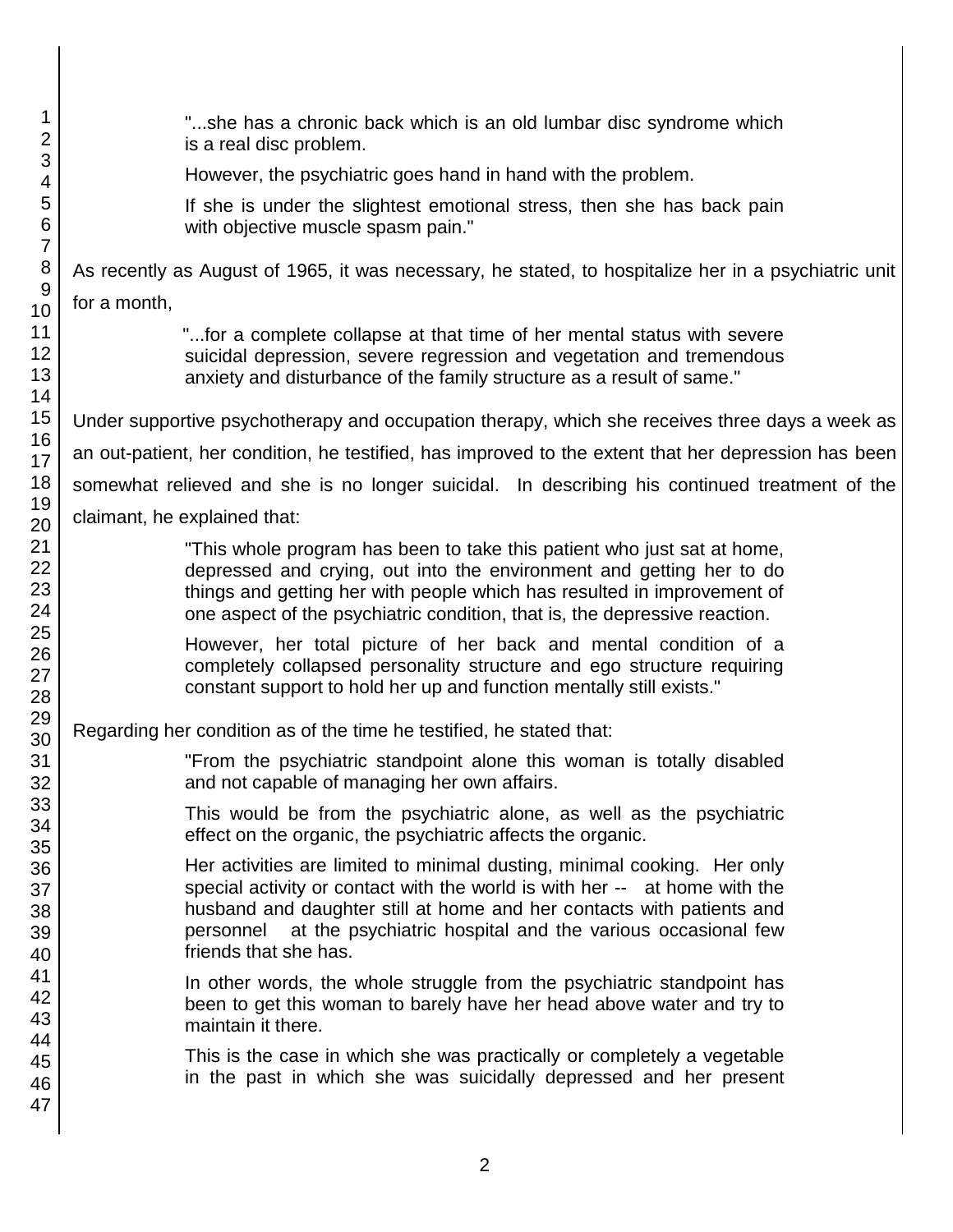condition, with her age of 62, is probably about as good as we are going to get her, if we can keep her there."

The evidence in this record, which in addition to the testimony of Dr. Kass, consists of the testimony of the claimant's husband and that of her twenty-three year old daughter, establishes that the claimant is not completely helpless physically. She is barely able to take care of her bodily functions but needs some assistance in dressing, bathing, and having her food prepared for her. She is not confined to her bed, though she spends a considerable amount of time in bed apart from the three days per week that she is taken to the hospital for therapy. She does not need to have someone in constant attendance upon her at all times but requires the care that she does receive from her husband and daughter, one or the other of whom is with her except for the three days per week she spends in the hospital, to which she is taken and returned by her husband, and for two afternoons per week when she is home alone.

The claimant's application for an increased pension is based upon the provisions of RCW 51.32.060(5) which provides that

> "In case of permanent total disability, if the character of the injury is such as to render the workman so physically helpless as to require the services of an attendant, the monthly payment to such workman shall be increased one hundred fifteen dollars per month as long as such requirement continues..."

No case construing this statute has been decided by the Washington Supreme Court, aside from the case of Talbot v. Industrial Insurance Commission, 108 Wash. 231, in which it was conceded that the claimant was in need of the services of an attendant and the only question before the court was whether or not the statute could be given retroactive effect to cover an injury occurring prior to the date of its enactment. Nor are we aware of any cases from other states, but two of which are reported in Larson's Treatise on Workmen's Compensation to have similar statutes, that would be helpful in determining under what circumstances a permanently totally disabled workman should be considered "so physically helpless as to require the services of an attendant."

There is obviously, as the hearing examiner pointed out, a considerable difference between the degree of permanent disability, precluding a claimant's return to gainful employment, necessary to establish his right to a pension as a totally and permanently disabled workman and the further degree of disability that would entitle him to the services of an attendant so long as that degree of disability continues. The Proposed Decision and Order denying the claimant relief was based upon

1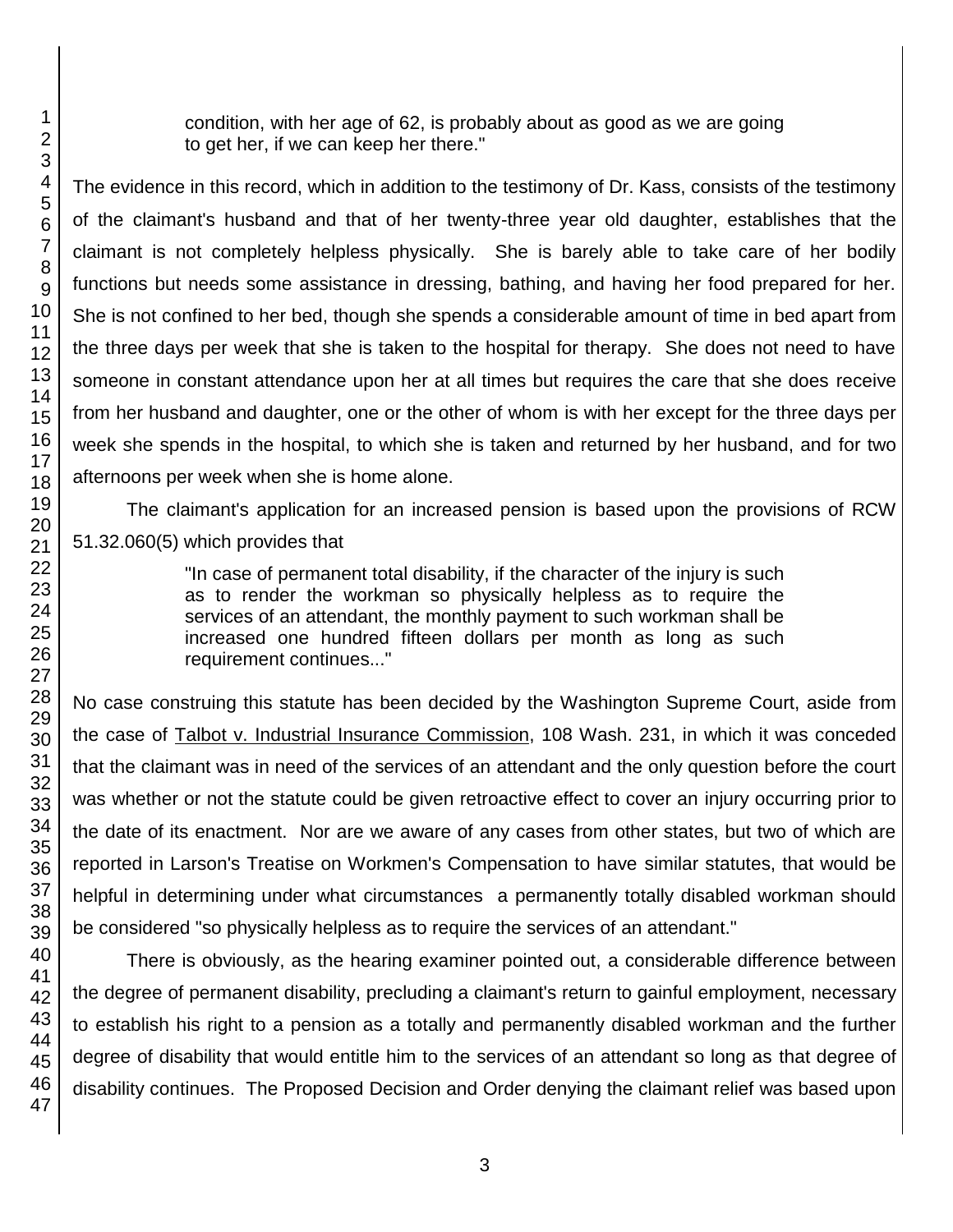the view that the degree of disability required would be such that the claimant would have to require someone to be "always with her for the reason that she would be so physically helpless as to be unable to be left alone." In view of its legislative history, we feel that this interpretation of the statute is too limited to be maintained. As first enacted in 1917, the statutory provisions now found in RCW 51.32.060(5) provided that a workman to be entitled to the increased pension award must be "so physically helpless as to require the services of a constant attendant." (Emphasis added) Aside from gradual increases in the amount of additional compensation provided for this purpose, the statute has remained unchanged since its enactment except that the word "constant" was deleted by the legislature at its 1941 session. It must be presumed that this deletion expressed a legislative intent to permit a claimant to qualify for the increased pension award based upon the need of the services of an attendant even though he does not require someone to be in constant attendance upon him but is able to take care of himself for short periods of time.

As pointed out in her exceptions, the fact that the claimant's husband and daughter now provide the care she needs does not justify the denial of her application for increased benefits from the Department for this purpose. By the statutory language "so physically helpless as to require," the reference of the word "require" is obviously limited to the claimant's physical condition and cannot be construed as referring to either her family situation or her economic circumstances. In connection with this requirement of physical disability, it may be noted that it is evident that the claimant's disability, although to some extent of somatic origin, is primarily psychogenic. As was made clear by Dr. Kass, however, her psychiatric condition is manifested by somatic symptoms as physically incapacitating as they would be if they were organically caused. A psychiatric condition, the manifestations of which are such that she is in her more acute phases, "practically or completely a vegetable" would seem to satisfy the physical element called for by the statute.

The Board has concluded from its review of this record and its consideration to the law applicable to the facts in this case, that the claimant has established her right to an increased pension award pursuant to the provisions of RCW 51.32.060(5).

The Board has reviewed the evidentiary rulings of the hearing examiner and finding no prejudicial error therein, hereby affirms said rulings.

#### **FINDINGS OF FACT**

Based upon the record, the Board finds: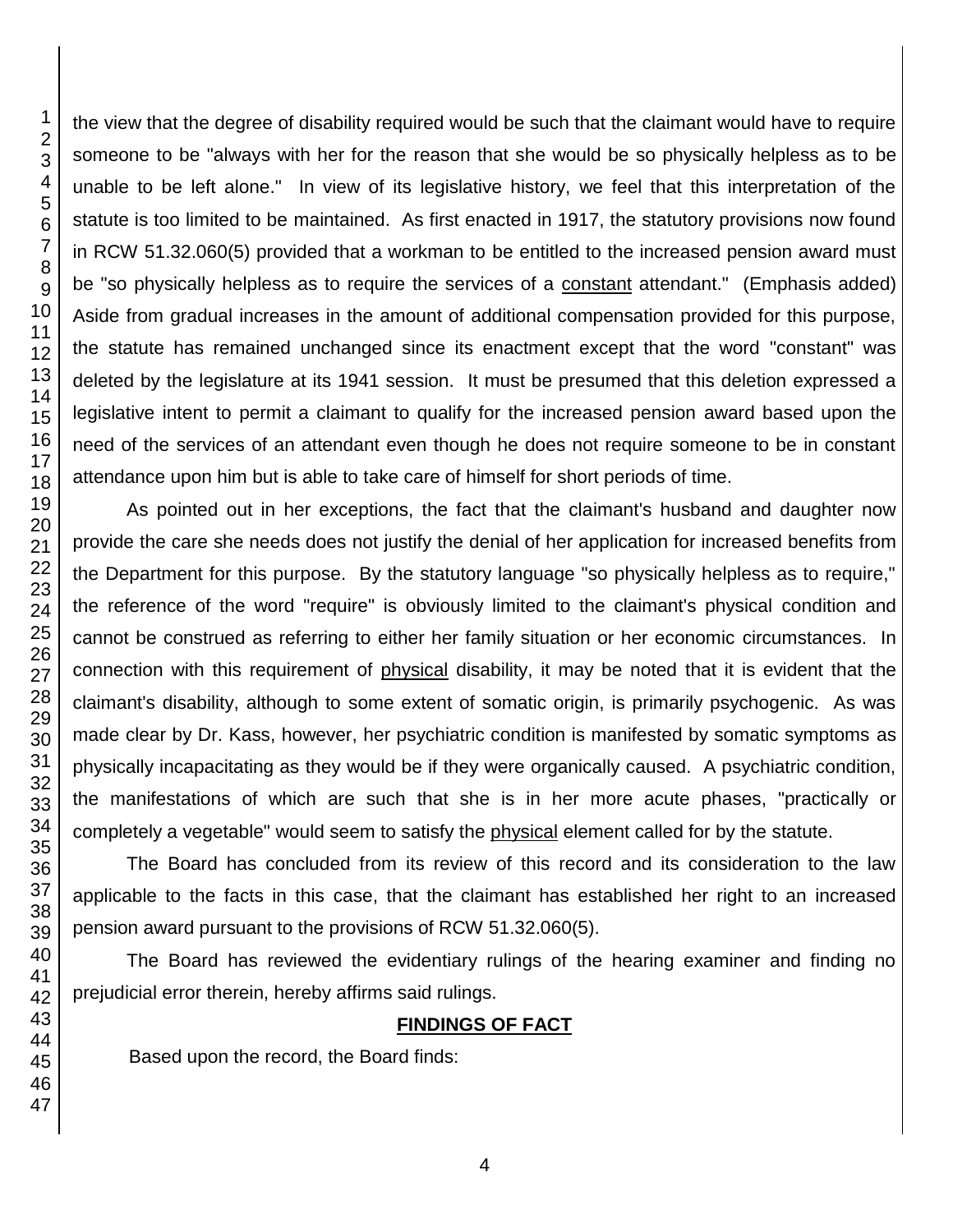- 1. On March 13, 1960, the claimant herein, Agnes M. Knoell, sustained in injury in the course of her employment with Mt. View General Hospital. Her claim based upon this injury was allowed by the Department of Labor and Industries as an industrial injury and benefits were provided to her under the Industrial Insurance Act. From the Department's order closing her claim the claimant appealed to this Board, which on September 30, 1964, issued a Decision and Order directing the Department to place her on its pension rolls as a permanently and totally disabled workman. On November 23, 1964, the Supervisor of Industrial Insurance entered an order placing the claimant on its pension rolls pursuant to the Board's order of September 30, 1964.
- 2. In February of 1965 the claimant filed an application for an increased pension based upon her asserted need for the services of an attendant, pursuant to provisions of RCW 51.32.060(5). On April 1, 1965, the Supervisor entered an order denying this application. On April 22, 1965, claimant filed notice of appeal with this Board, which on May 7, 1965, entered an order granting the appeal.
- 3. On April 12, 1966, a hearing examiner for this Board entered a Proposed Decision and Order in connection with this appeal. Thereafter, within the period of time provided by law the claimant filed a Statement of Exceptions to said Proposed Decision and Order.
- 4. On or about April 1, 1965, the claimant was suffering from organic disability in her low back consisting of a chronic lumbar disc syndrome and from a psychiatric condition, described by her attending physician, a Board certified psychiatrist, as a "complete collapse of personality structure and ego structure," with resulting physical symptomatology and disability, increased by the slightest degree of emotional stress. She was capable of performing only minimal housekeeping activities, was in need of assistance in bathing and dressing and was only barely able to take care of her own bodily functions. She could be left alone for short periods of time but could not live alone nor leave her home alone except to go out into the yard. As a direct result of her organic and psychogenic physical disability, which rendered her permanently and totally disabled and incapable of managing her own affairs, she was so physically helpless as to require the services of an attendant.

#### **CONCLUSIONS OF LAW**

Based upon the foregoing findings of fact, the Board concludes:

- 1. This Board has jurisdiction of the parties and subject matter of this appeal.
- 2. The order of the Supervisor of Industrial Insurance dated April 1, 1965, should be reversed and this claim should be remanded to the Department of Labor and Industries with direction to grant the claimant an increased pension award pursuant to the provisions of RCW